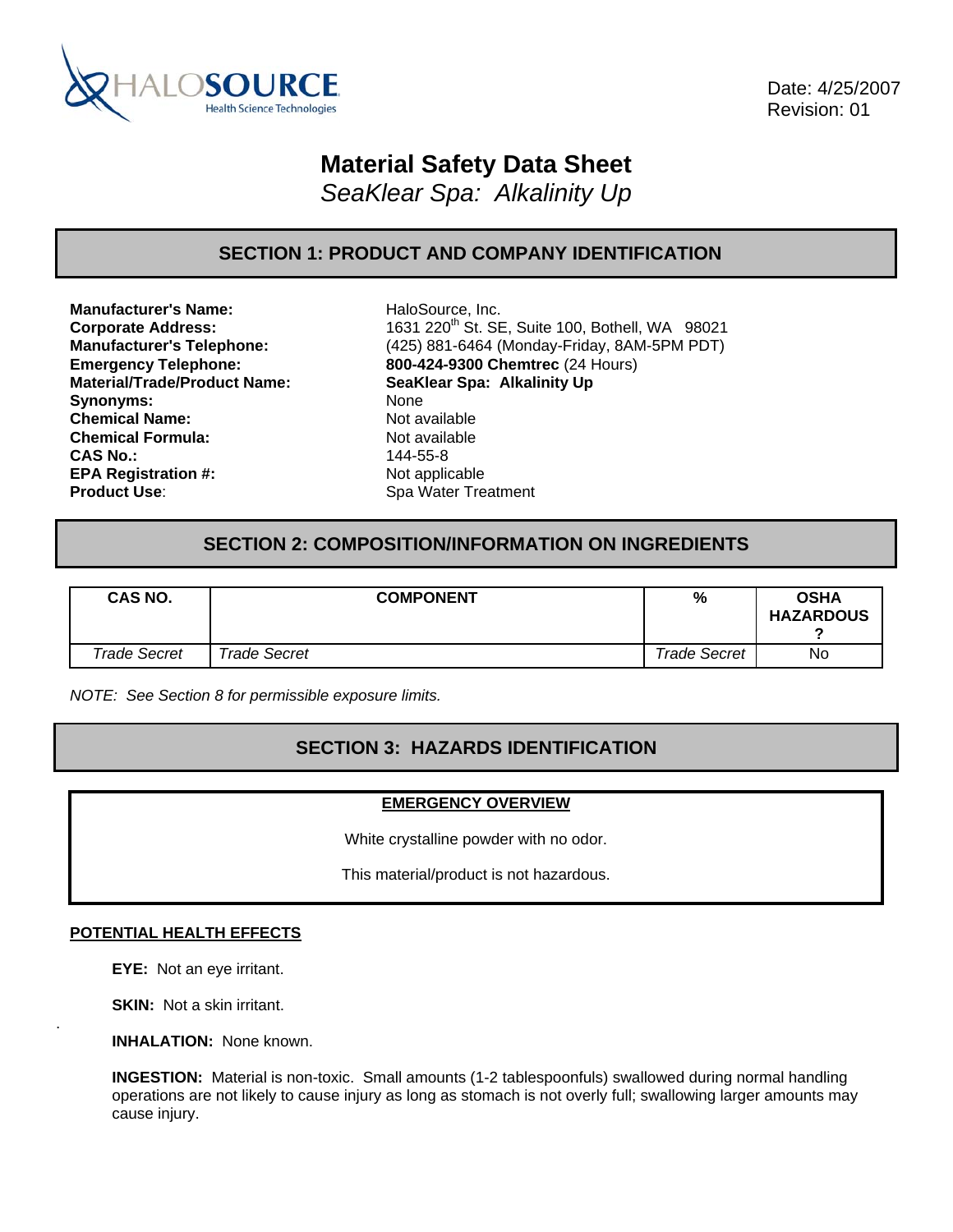**CHRONIC EXPOSURE/CARCINOGENICITY:** Based on published studies on its effects in animals and humans, sodium bicarbonate is not teratogenic or genotoxic. Only known subchronic effect is that of a marked systemic alkalosis. Not classified as carcinogenic by NTP, IARC, OSHA, ACGIH, or NIOSH.

**SIGNS AND SYMPTOMS OF OVEREXPOSURE:** Shortness of breath, headaches and nausea if inhaled. May irritate eyes with stinging, watering, inflammation; may cause chemical burns to eyes and surrounding tissue. Exposure to wet skin may cause severe burns. Prolonged exposure may cause sensitization or superficial burns to skin.

**AGGRAVATION OF PRE-EXISTING CONDITIONS:** None known.

**POTENTIAL ENVIRONMENTAL EFFECTS:** None known.

## **SECTION 4: FIRST AID MEASURES**

#### **FIRST AID PROCEDURES**

**EYE CONTACT:** Check for and remove contacts. Flood eyes with clean flowing water, low pressure and luke warm (not hot) if possible, occasionally lifting eyelids.

**SKIN CONTACT:** Not applicable.

**INHALATION:** Not applicable.

**INGESTION:** If large amounts of this material are swallowed, do not induce vomiting. Administer water if person is conscious. Never give anything by mouth to and unconscious person.

**NOTE TO PHYSICIANS:** Large doses may produce systemic alkalosis and expansion in extracellular fluid volume with edema.

## **SECTION 5: FIRE FIGHTING MEASURES**

**UPPER FLAMMABLE LIMIT:** Not available **LOWER FLAMMABLE LIMIT:** Not available

**FLASH POINT:** Not available **AUTOIGNITION TEMPERATURE:** Not available **FLAMMABLITY CLASS (OSHA):** Not applicable **FLAME PROPAGATION/BURNING RATE:** Not available

**UNIQUE FIRE PROPERTIES:** None known

**HAZARDOUS COMBUSTION PRODUCTS:** Heating above 100° c may cause dangerous levels of carbon dioxide gas to be present in confined spaces. Yields sodium oxide if exposed to temperatures above 850°c. Avoid inhalation, eye and skin contact with sodium oxide.

**EXTINGUISHING MEDIA:** Non-combustible material. Use extinguishing media appropriate for surrounding fire.

**PROTECTION OF FIREFIGHTERS:** Carbon dioxide may be generated making necessary the use of a self-contained breathing apparatus (SCBA) and full protective equipment (bunker gear). Carbon dioxide is and asphyxiant at levels over 5% w/w. Sodium oxide, another thermal decomposition product existing at temperatures above 850°c is a respiratory, eye, and skin irritant. Avoid inhalation, eye and skin contact with sodium oxide.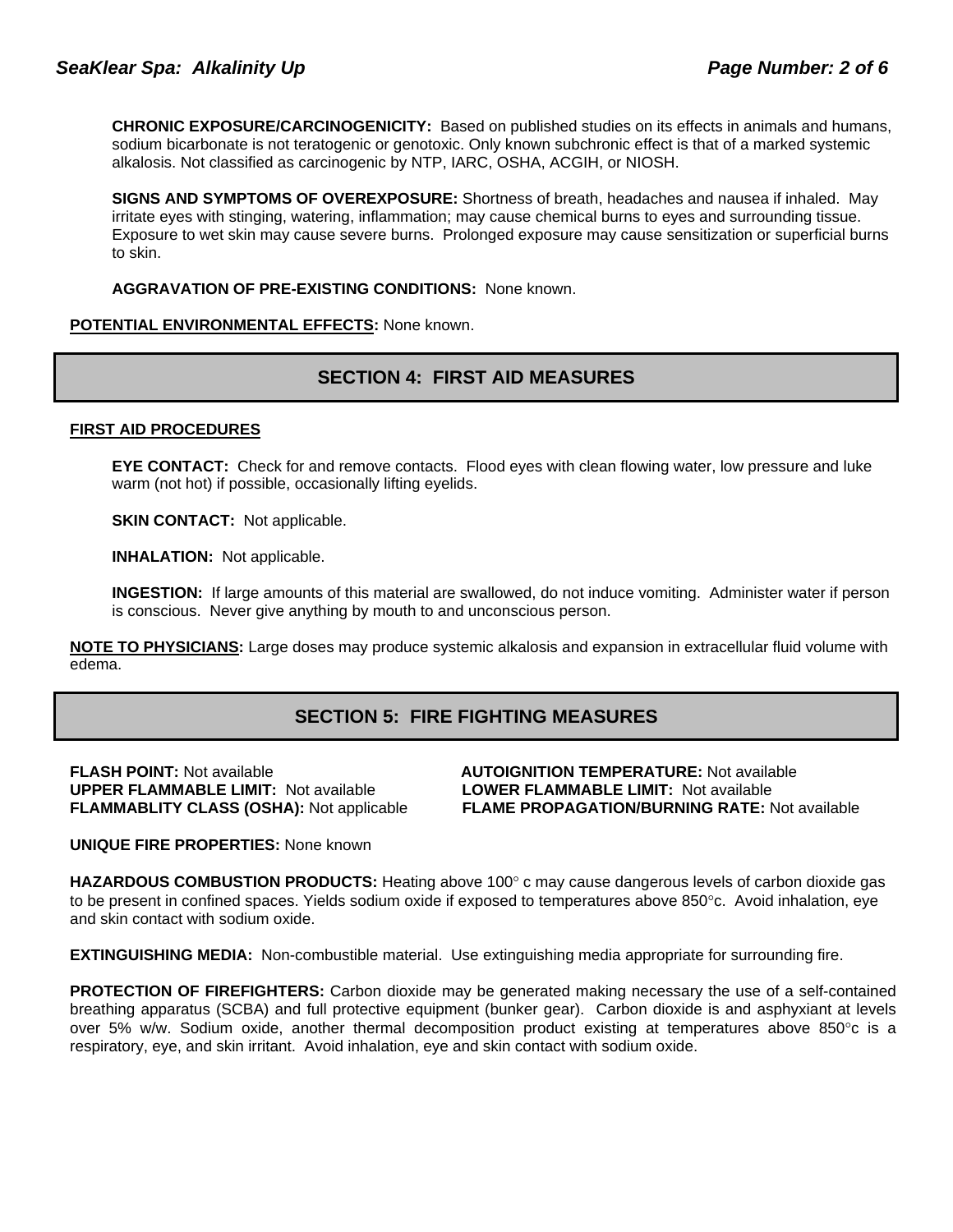### **SECTION 6: ACCIDENTAL RELEASE MEASURES**

**PERSONAL PROTECTIVE EQUIPMENT:** See Section 8 (Personal Protective Equipment).

**ENVIRONMENTAL PRECAUTIONS:** None known.

**METHODS FOR CLEANING UP:** Scoop up into dry, clean containers. Wash away uncontaminated residue with water.

### **SECTION 7: HANDLING AND STORAGE**

#### **SAFE** *HANDLING* **RECOMMENDATIONS**

**VENTILATION:** Use with adequate ventilation.

**FIRE PREVENTION:** No special requirements.

**SPECIAL HANDLING REQUIREMENTS:** Wash hands thoroughly after handling.

#### **SAFE** *STORAGE* **RECOMMENDATIONS**

**CONTAINMENT:** Keep container closed when not in use.

**STORAGE ROOM RECOMMENDATIONS:** Store in cool, dry areas and away from incompatible substances.

**INCOMPATIBLE MATERIALS:** Sodium bicarbonate reacts with acids to yield carbon dioxide gas, which can accumulate in confined spaces. Do not enter confined spaces until they have been well ventilated and carbon dioxide and oxygen levels have been determined to be safe.

**STORAGE CONDITIONS:** Store in cool, dry areas and away from incompatible substances.

### **SECTION 8: EXPOSURE CONTROLS/PERSONAL PROTECTION**

**ENGINEERING CONTROLS:** Not applicable.

#### **PERSONAL PROTECTIVE EQUIPMENT (PPE)**

**EYE/FACE PROTECTION:** Safety glasses when handling bulk material or when dusts are generated.

**SKIN PROTECTION:** Full cover clothing. Apron where splashing may occur when working with solutions.

**HAND PROTECTION**: General purpose for handling dry product. Use impervious gloves when working with solutions.

**RESPIRATORY PROTECTION:** A respiratory protection program that meets OSHA's 29 CFR 1910.134 and ANSI Z88.2 requirements must be followed whenever workplace conditions warrant a respirator's use. Dust mask required if total dust level exceeds 10 mg/m3

**GOOD HYGEIENE/WORK PRACTICES:** Always follow good hygiene/work practices by avoiding vapors or mists and contact with eyes and skin. Thoroughly wash hands after handling and before eating or drinking. Always wear the appropriate PPE when repairing or performing maintenance on contaminated equipment.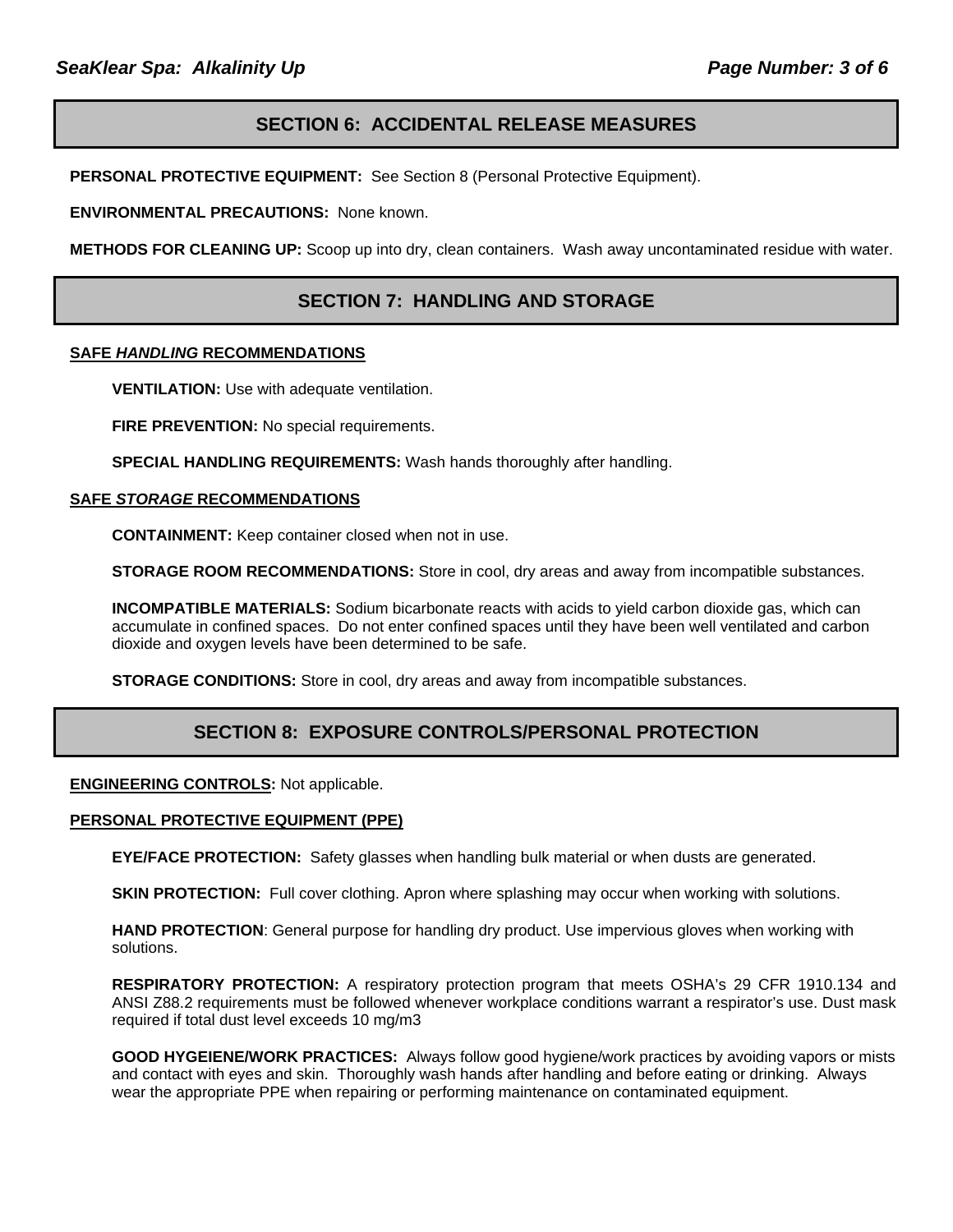### **EXPOSURE GUIDELINES**

| <b>PERMISSIBLE EXPOSURE LIMITS</b> |            |             |              |             |             |            |
|------------------------------------|------------|-------------|--------------|-------------|-------------|------------|
| <b>INGREDIENT</b><br>OSHA          |            |             | <b>WISHA</b> |             | ACGIH (TLV) |            |
| CAS NO.                            | TWA        | <b>STEL</b> | TWA          | <b>STEL</b> | TWA         | STEL       |
| Not applicable                     | <b>Not</b> | Not         | <b>Not</b>   | <b>Not</b>  | <b>Not</b>  | <b>Not</b> |
|                                    | applicable | applicable  | applicable   | applicable  | applicable  | applicable |

### **SECTION 9: PHYSICAL AND CHEMICAL PROPERTIES**

**COLOR:** White Crystalline **SHAPE:** Powder **PHYSICAL FORM:** Solid **ODOR:** None **pH:** Not available **VAPOR PRESSURE:** Not available **VAPOR DENSITY:** Not available **BOILING POINT:** Not available **MELTING POINT:** Not available **FREEZING POINT:** Not available **SOLUBILITY IN WATER:** 8.6g/100ML @ 20°C **SPECIFIC GRAVITY OR DENSITY:** 2.2

*NOTE: These physical data are typical values based on material tested but may vary from sample to sample. Values should not be construed as a guaranteed analysis of any specific lot or as specifications.*

## **SECTION 10: STABILITY AND REACTIVITY**

**CHEMICAL STABILITY:** Stable.

**CONDITIONS TO AVOID:** Heating above 100° c may cause dangerous levels of carbon dioxide gas to be present in confined spaces.

**MATERIALS TO AVOID (INCOMPATIBILITY):** Reacts with acids, may yield free caustic in presence of lime dust and moisture.

**HAZARDOUS DECOMPOSITION PRODUCTS:** Heating above 100° c may cause dangerous levels of carbon dioxide gas to be present in confined spaces. Yields sodium oxide if exposed to temperatures above 850°c. Avoid inhalation, eye and skin contact with sodium oxide.

**HAZARDOUS POLYMERIZATION:** Not applicable.

## **SECTION 11: TOXICOLOGICAL INFORMATION**

**ORAL LD<sub>50</sub> (rat):** 7.3 g/kg.

**DERMAL LD<sub>50</sub> (rabbit):** Not available.

**INHALATION LC<sub>50</sub> (rat):**  $> 4.74$  mg/l.

**SKIN IRRITATION:** Not a skin irritant or dermally toxic.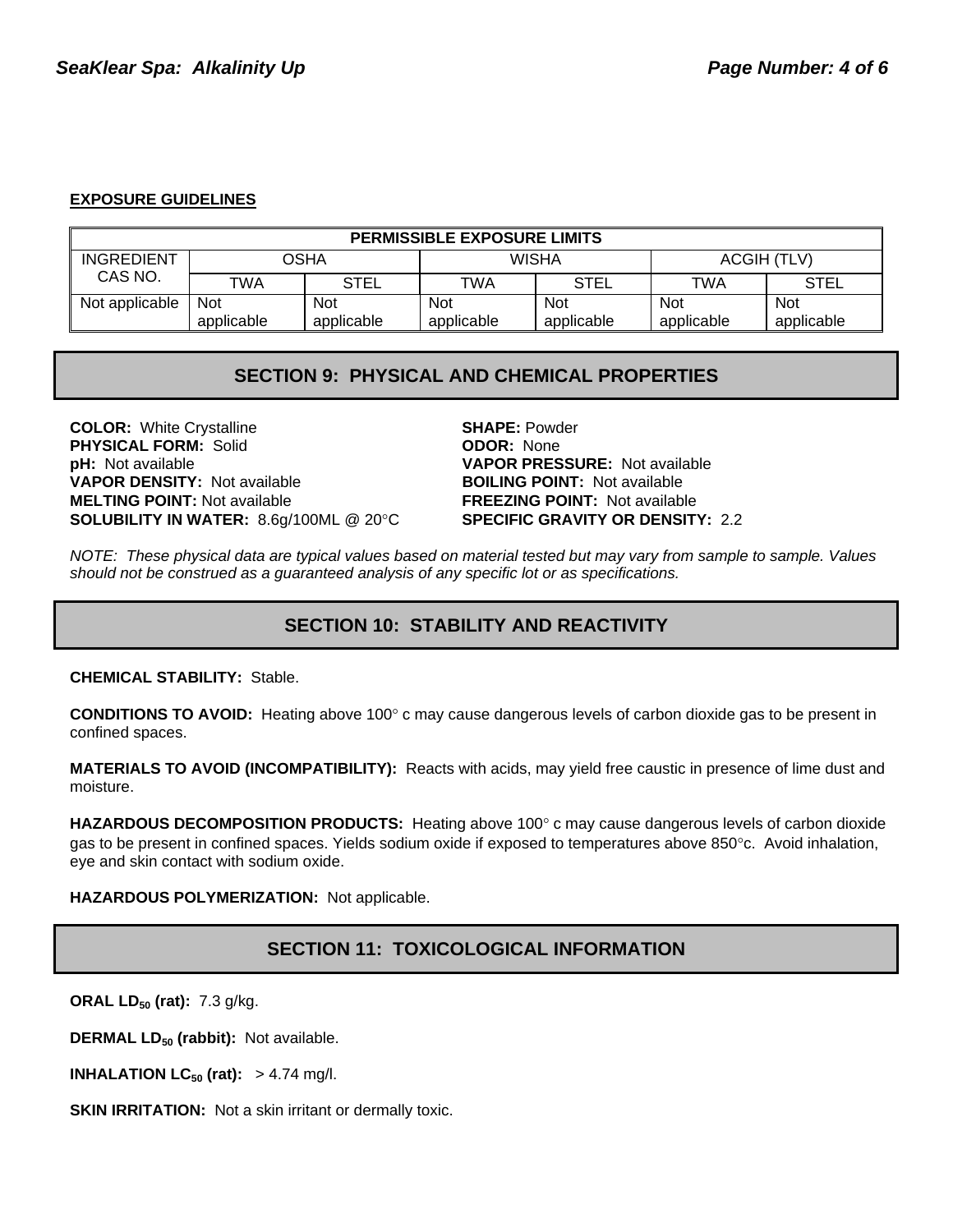**EYE IRRITATION:** The material was minimally irritating to unwashed eyes and practically non-irritating to washed eyes

**SKIN SENSITIZATION:** Not a contact sensitizer.

**ADDITIONAL INFORMATION:** Not available.

## **SECTION 12: ECOLOGICAL INFORMATION**

**ECOTOXICITY:** Not available.

**MOBILITY:** Not available.

**PERSISTENCE AND DEGRADABILITY:** This product is not expected to persist in the environment.

**BIOACCUMULATIVE POTENTIAL:** This product is not expected to bioaccumulate.

#### **ADDITIONAL INFORMATION:**

Aquatic Toxicity: Daphnids: EC50 = 4100 Mg/L Bluegill: LC50 = 7100 Mg/L Rainbow Trout: LC50 = 7700 Mg/L

### **SECTION 13: DISPOSAL CONSIDERATIONS**

If this product as supplied becomes a waste, it does not meet the criteria of a hazardous waste as defined under the Resource Conservation and Recovery Act (RCRA) 40 CFR 261. Please be advised that state and local requirements for waste disposal may be more restrictive or otherwise different from federal regulations. Consult state and local regulations regarding the proper disposal of this material.

*NOTE: Chemical additions, processing or otherwise altering this material may make the waste management information presented in this MSDS incomplete, inaccurate or otherwise inappropriate.* 

## **SECTION 14: TRANSPORT INFORMATION**

### **U.S. DEPARTMENT OF TRANSPORTATION (DOT):**

**Proper Shipping Name:** Not Regulated **Hazard Class:** Not Regulated **Identification Number (UN Number):** Not Regulated **Packing Group (PG):** Not Regulated

### **SECTION 15: REGULATORY INFORMATION**

**TSCA STATUS:** Listed

#### **CERCLA REPORTABLE QUANTITY (RQ):**

| <b>CHEMICAL NAME</b> | DC<br>שע       |
|----------------------|----------------|
| Not applicable       | Not applicable |